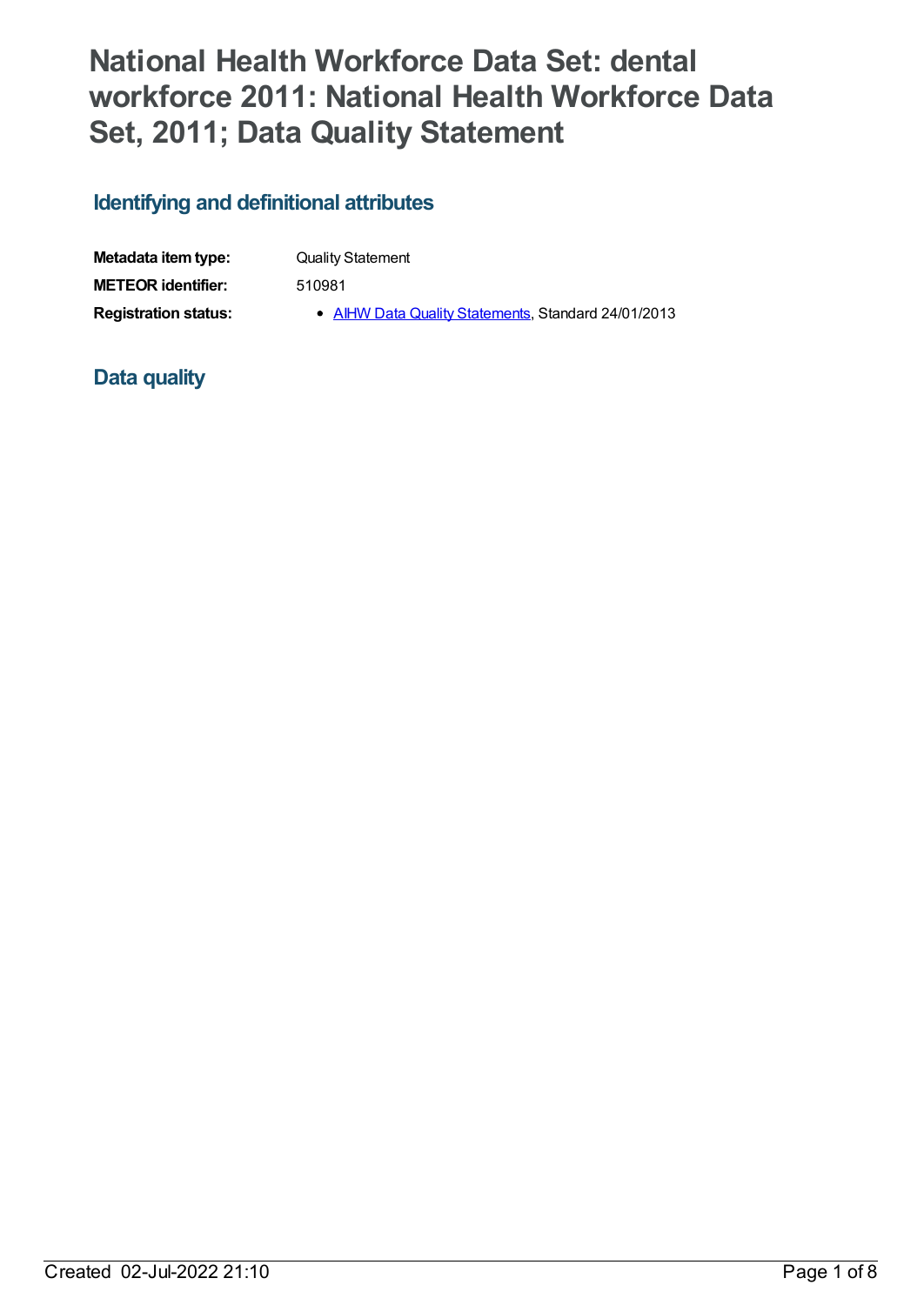### **Summary of key issues**

The National Health Workforce Data Set (NHWDS): dental practitioners 2011 contains information on the demographics, employment characteristics, primary work location and work activity of all dental practitioners in Australia who renewed their dental registration with the Dental Board of Australia via the National Registration and Accreditation Scheme (NRAS) introduced on 1 July 2010.

This is the first data published for dental practitioners from the new national registration scheme. The data set is comprised of registration (including demographic) information provided by the Australian Health Practitioner Regulation Agency (AHPRA) and workforce details obtained by the Dental Workforce Survey. The survey instrument varies significantly in some areas from previous years, however, is now nationally consistent.

This data quality statement should be read in conjunction with the detailed commentary on specific data issues in Appendix A.2 to A.5 of the *Dental workforce 2011* publication and in footnotes and commentary accompanying tables throughout the publication.

## **Description**

The NHWDS: dental practitioners 2011 is a combination of data collected through the dental practitioner registration renewal process. Dental practitioners are required to renew their registration with the Dental Board of Australia through the NRAS, either online via the AHPRA website or using a paper form provided by the AHPRA. For initial registration, dental practitioners must use a paper form and provide supplementary supporting documentation. This information is referred to as 'registration data'. Data collected include demographic information such as age, sex, country of birth; and details of health qualification(s) and registration status (see <http://www.dentalboard.gov.au/Registration/Types.aspx>, select link to *Registration type* then *Registration form*).

When dental practitioners renew their registration online they are also asked to complete an online version of the Dental Workforce Survey questionnaire. The questionnaire collects information on the employment characteristics, work locations and work activity of dental practitioners (see <http://www.aihw.gov.au/workforce-publications/>, select link to *Dental workforce 2011*). The AHPRA stores both the online registration data and the survey information in separate databases. They then send these two data sets to the Australian Institute of Health and Welfare (AIHW), where they are merged into a deidentified national data set.

When dental practitioners renew their registration on a paper form they are also asked to complete a paper version of the Dental Workforce Survey questionnaire. The paper registration and survey forms are sent back to the AHPRA, where the paper registration forms are scanned and merged with the data obtained from the online process. The AHPRA sends the paper survey forms to Health Workforce Australia (HWA) to be scanned into a data set. The HWA then sends this data set to the AIHW for merging with the online survey forms and registration data, cleansing and adjustment for non-response to form a nationally consistent data set. The final data set is then known as the National Health Workforce Data Set: dental practitioners, containing information sourced from registration data and workforce survey data.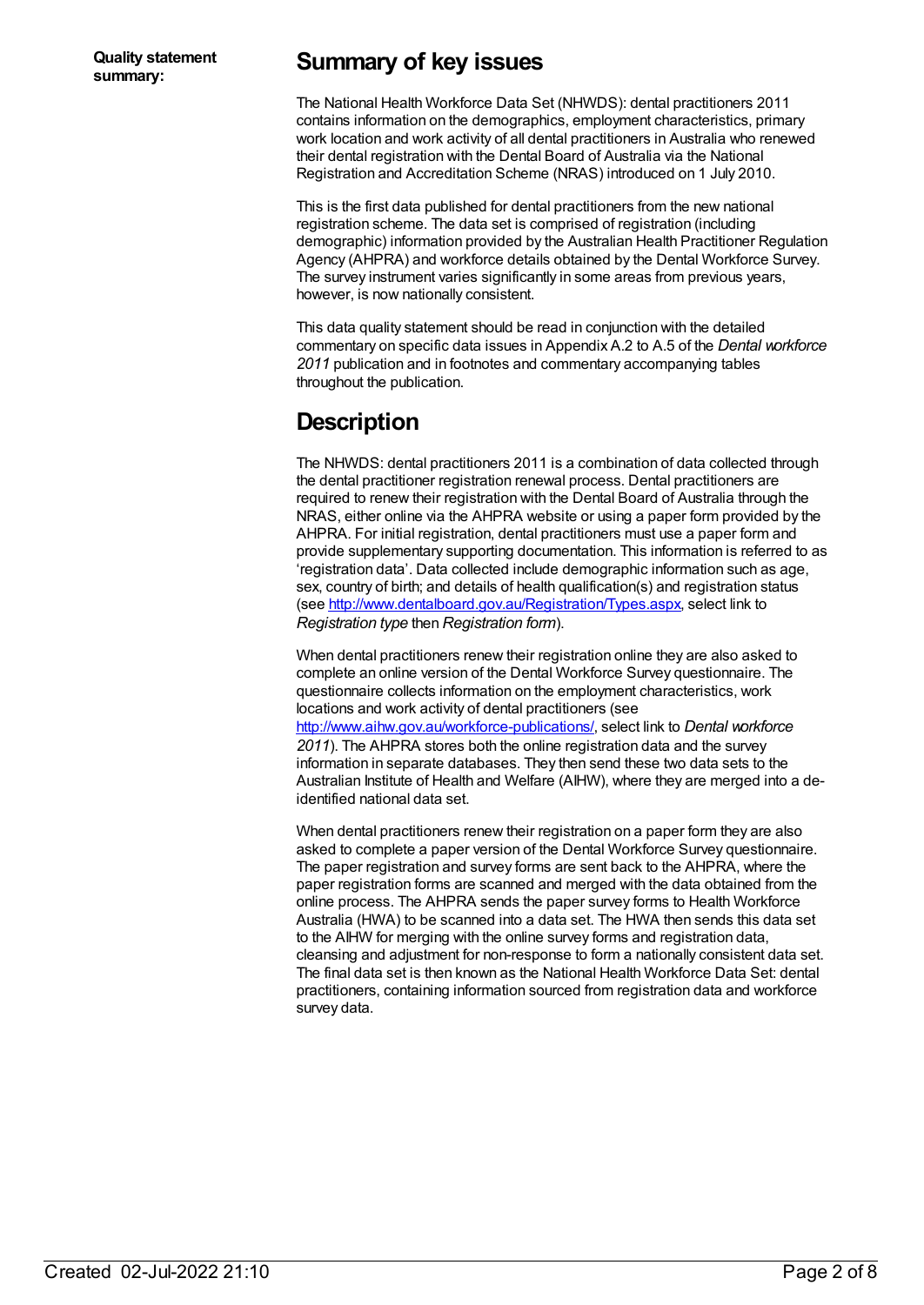| Institutional environment: | The AIHW is a major national agency set up by the Australian Government under<br>the Australian Institute of Health and Welfare Act 1987 to provide reliable, regular<br>and relevant information and statistics on Australia's health and welfare. It is an<br>independent statutory authority established in 1987, governed by a management<br>board, and accountable to the Australian Parliament through the Health and Ageing<br>portfolio.                                                                                                                                                                                                                                                                                                                                                                                                                                                                                                                                                                                                                                                                                               |
|----------------------------|------------------------------------------------------------------------------------------------------------------------------------------------------------------------------------------------------------------------------------------------------------------------------------------------------------------------------------------------------------------------------------------------------------------------------------------------------------------------------------------------------------------------------------------------------------------------------------------------------------------------------------------------------------------------------------------------------------------------------------------------------------------------------------------------------------------------------------------------------------------------------------------------------------------------------------------------------------------------------------------------------------------------------------------------------------------------------------------------------------------------------------------------|
|                            | The AIHW aims to improve the health and wellbeing of Australians through better<br>health and welfare information and statistics. It collects and reports information on a<br>wide range of topics and issues, ranging from health and welfare expenditure,<br>hospitals, disease and injury, and mental health, to ageing, homelessness,<br>disability and child protection.                                                                                                                                                                                                                                                                                                                                                                                                                                                                                                                                                                                                                                                                                                                                                                  |
|                            | The Institute also plays a role in developing and maintaining national metadata<br>standards. This work contributes to improving the quality and consistency of<br>national health and welfare statistics. The Institute works closely with governments<br>and non-government organisations to achieve greater adherence to these<br>standards in administrative data collections to promote national consistency and<br>comparability of data and reporting. One of the main functions of the AIHW is to<br>work with the states and territories to improve the quality of administrative data and,<br>where possible, to compile national data sets based on data from each jurisdiction,<br>to analyse these data sets and disseminate information and statistics. The<br>Australian Institute of Health and Welfare Act 1987, in conjunction with compliance<br>to the Privacy Act 1988 (Cwlth), ensures that the data collections managed by the<br>AIHW are kept securely and under the strictest conditions with respect to privacy<br>and confidentiality. For further information, see the AIHW website at<br>http://www.aihw.gov.au. |
|                            | The AIHW receives registration (including demographic) information on dental<br>practitioners via the mandatory national registration process administered by the<br>AHPRA and the voluntary Dental Workforce Survey data collected at the time of<br>registration renewal. The registration and workforce survey data are combined,<br>cleansed and adjusted for nonresponse to form a national data set known as<br>NHWDS: dental practitioners. The AIHW is the data custodian of the NHWDS:<br>dental practitioners.                                                                                                                                                                                                                                                                                                                                                                                                                                                                                                                                                                                                                       |
| <b>Timeliness:</b>         | The NHWDS: dental practitioners will be produced annually from the national<br>registration renewal process, conducted between 1 October and 30 November (the<br>renewal date) each year. While the reference time is notionally the renewal date,<br>legislation allows for a 1-month period of grace. Thus, the official registration<br>closure date is 1 month after the renewal date. The AHPRA allow a further 2 weeks<br>to allow for mail and data entry delays before the registrations are considered<br>expired. As a result, for maximum completeness, the extraction of data (the<br>extraction date) is at a point in time a month and a half after the renewal date. Ages<br>are calculated as at the official registration closure date.                                                                                                                                                                                                                                                                                                                                                                                       |
|                            | The Dental Workforce Survey will also be collected between 1 October and 30<br>November, as it is administered as part of the registration renewal process. The<br>exceptions to this timetable are in relation to limited and provisional registrations,<br>where the registrant is renewed on the anniversary of their commencement. Limited<br>and provisional registrations renewals are given paper forms only. These<br>responses are included with the regular survey respondents.                                                                                                                                                                                                                                                                                                                                                                                                                                                                                                                                                                                                                                                      |
|                            | Due to significant delays with release of data from the new national registration<br>system, complete and final data were provided to the AIHW much later than<br>originally scheduled. Initial data provided needed joint reviews by the AHPRA,<br>AIHW and HWA to manage the range of considerations and data quality issues<br>described in the Dental workforce 2011 publication. This review process improved<br>data quality, data definitions, metadata and data cleansing. The process also led to<br>improvements in AHPRA's extracting scripts to provide consistency in data<br>exchange specifications. This process delayed the supply of data but improved the<br>overall quality. The AIHW expected to receive both the registration and workforce<br>survey data simultaneously in February 2012. Due to the factors above, the AIHW<br>received complete useable registration and workforce survey data from AHPRA in<br>October 2012. AHPRA have indicated that future data provision is anticipated to<br>be timely and provided six weeks from the close of registration on 30 November.                                   |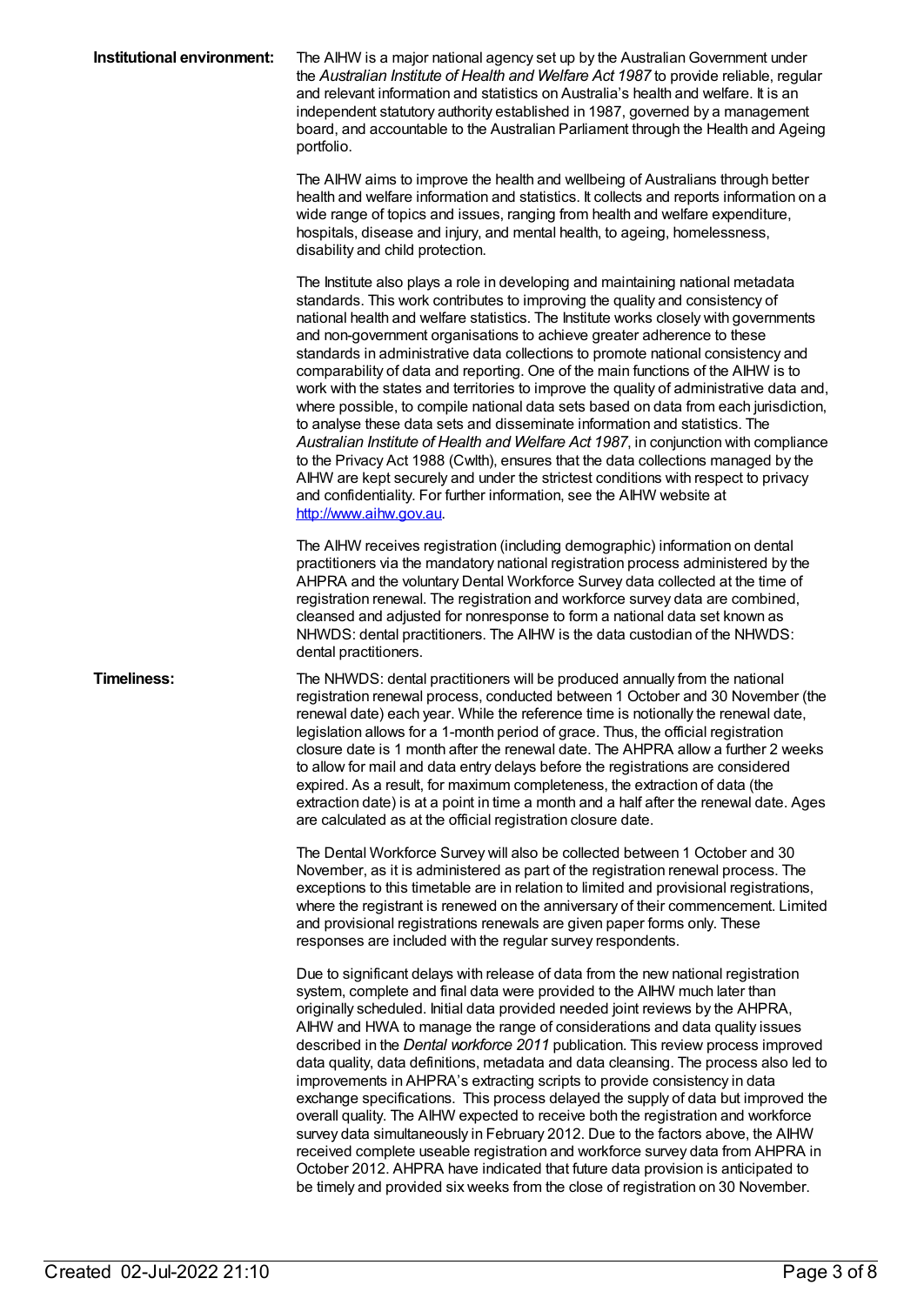**Accessibility:** Results from the NHWDS: dental practitioners 2011 are published in the *Dental workforce 2011* report. The report, workforce survey questionnaire, user guide to the data set and additional detailed tables are available on the AIHW website at <http://www.aihw.gov.au/workforce-publications/> (select link to *Dental workforce 2011*). Users can request data not available online or in reports via the Communications, Media and Marketing Unit on (02) 6244 1032 or via email to [info@aihw.gov.au](mailto:info@aihw.gov.au). Requests that take longer than half an hour to compile are charged for on a costrecovery basis. Access to the master unit record file may be requested through the AIHW Ethics Committee. **Interpretability:** Information to aid in the interpretation of the NHWDS: dental practitioners 2011 is in Appendix A of the *Dental Workforce 2011* report. The report is based on this data set. See 'Accessibility' for details. **Relevance: Scope and coverage** The NHWDS: dental practitioners 2011 contains registration details of all registered dental practitioners in Australia at the renewal date of 30 November 2011. Dental practitioners are required by law to be registered with the Dental Board of Australia to practice in Australia, and must complete the formal registration renewal form(s). This is the compulsory component of the renewal process. Registration details on NHWDS: dental practitioners 2011 were collected either from the compulsory registration renewal form or registration details migrated from the respective state and territory dental boards before their dissolution. See 'Accuracy' for quality of migrated data. The Dental Workforce Survey is voluntary and only practitioners who are on the register at the time of the survey and required to renew their registration receive a questionnaire for completion. New registrants registering outside the registration renewal period will not receive a survey form. These practitioners will receive a survey form when they renew their registration the following year, during the registration renewal period. **Accuracy: Response rates and mode** The NHWDS: dental practitioners 2011 contains registration details of all registered dental practitioners in Australia at 30 November 2011. The data set also contains workforce information for registered dental practitioners who completed the Dental Workforce Survey. The overall response rate was 80.3%. Of these respondents, 84.5% completed the survey online and 15.5% used the paper form. The data include employed dental practitioners who did not state or adequately describe their location variables and employed dental practitioners currently overseas. Therefore, the national estimates include this group. Response rates for 2011 are not directly comparable with 2009 and earlier years because the previous jurisdiction-based data collection used to collect information on the workforce characteristics of dental practitioners was replaced with a single data collection as part of the national registration scheme introduced on 1 July 2010. **Registration data from the NRAS** Some data items collected, up to and including 2009, as part of the previous AIHW Dental Labour Force Survey, such as date of birth, sex and specialty of practice, are now data items collected as part of the registration and renewal process. However, the data for some of these items is incomplete due to the quality of the data migrated from previous jurisdictional registration systems. There were a number of data items that had significant numbers of incomplete records. In particular, date of birth, sex and state and territory of principal practice, which are items used in the survey estimation process. Missing values of date of birth and sex were imputed. The jurisdiction most affected was Tasmania where

almost a third of records were missing sex.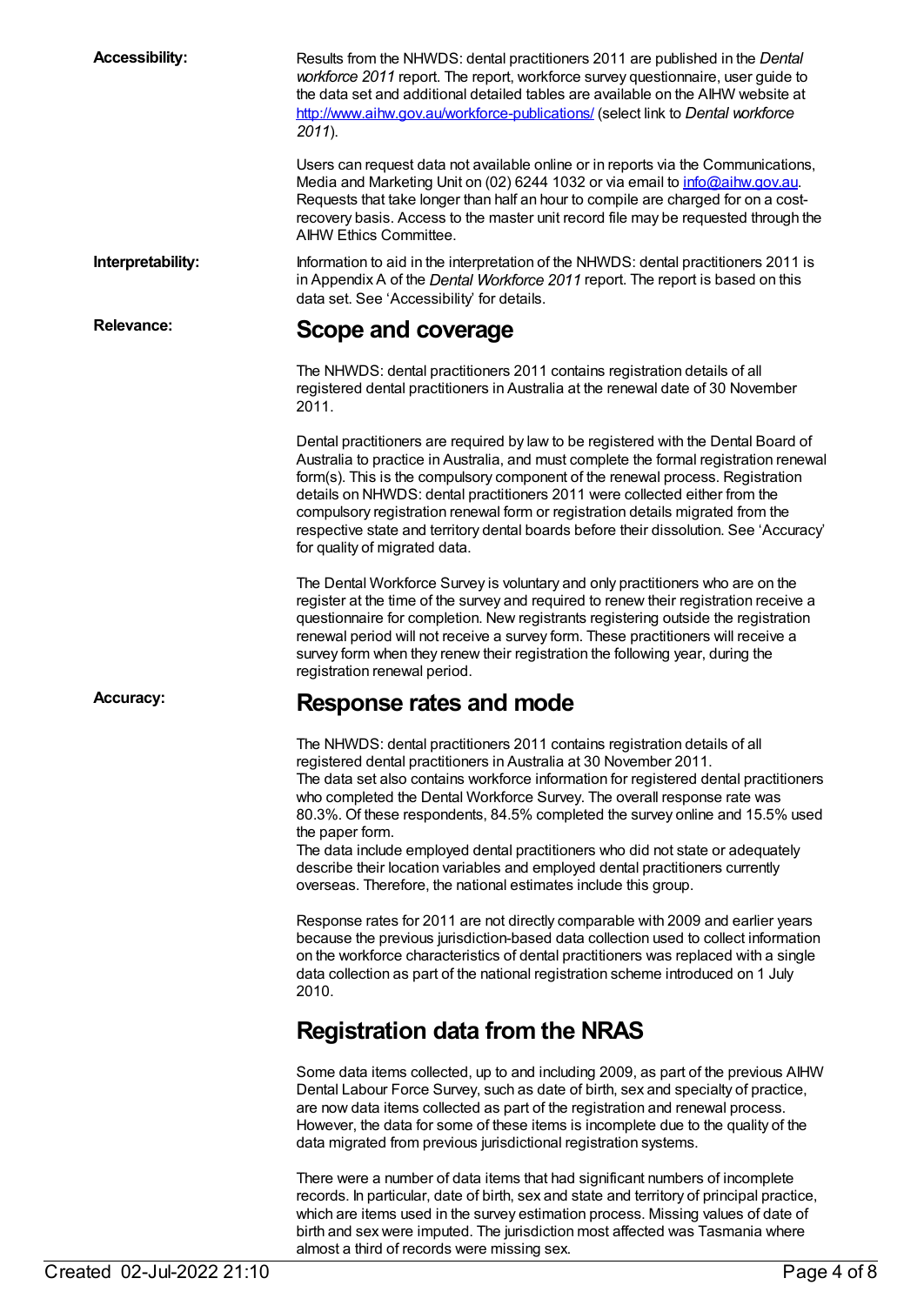Only a subset of the originally agreed registration variables to be supplied by AHPRA was made available to the AIHW. Large numbers of missing values, technical issues or data of questionable quality mean that the following data was not supplied: Date of first registration, Date of death, Country of first qualification and others, Country of birth, Citizen status, Endorsement, Initial qualification. State of first qualification, Year of first qualification, Registration end date, Registration start date, Resident status and Student identifier.

Many dental practitioners who were overseas could not be identified by the registration process. They have been included with practitioners whose state or territory of principal practice could not be determined. Therefore, the missing values cannot be imputed, and thus affected the weighting method.

Some data items have allowed invalid responses to be recorded as a valid category, for example registration type of 'General and specialist'.

The NRAS allows a dental practitioner to record more than one specialty, with up to three specialties recorded for dental practitioners in 2011. However the National Law does not require or enable practitioners to identify their primary specialty. The non-identification of a main specialty of practice also means headcounts are not possible. While the primary specialty of practice is not identified, for the small number of practitioners with more than one specialty the survey data item, Area of practice was used to decide which specialty to allocate them to. Almost all of these dental specialists were allocated to the oral and maxillofacial surgeon category. In addition, there were 185 dental practitioners who were also on the 2011 medical practitioner registration file—16 of these were oral and maxillofacial surgeons only on the dental register, 7 were oral and maxillofacial surgeons only on the medical register and 72 were oral and maxillofacial surgeons on both registers. Given the registration files are as at different points in time, this comparison is only indicative.

### **Workforce Survey 2011 sample**

All registered dental practitioners are provided a form upon renewal of their registration each year. Some initial registrants may not receive a survey if they are not required to renew within the target period.

## **Workforce Survey 2011 design**

In 2011, the online survey questionnaire did not include electronic sequencing of questions to automatically guide the respondent to the next appropriate question based on previous responses. This resulted in a number of inconsistent responses. For instance, respondents not correctly following the sequencing instructions for the employment questions may be assigned to an incorrect labour force status or not assigned a status due to incomplete data.

The order of the response categories for the 'Reason not working in dental practice in Australia' question appears to be an issue. The question has 'Retired from regular work' after 'Not working in paid employment at all' which may not be logical as practitioners may be retired but still work irregularly (for example, as an occasional locum). On this basis, the category 'Retired from regular work' should appear before 'Not working in paid employment at all'. The issue with the order in the 2011 survey questionnaire is that it may lead to an undercount of those retired from regular work and an over representation of those not working in paid employment.

Variation between the online and paper surveys has provided additional data quality issues for a number of questions. For example, the state of main job included the category 'Other territories' on the paper form while the same response category in the online form was labelled 'Other'. The data showed a large number in the 'Other' category captured in the online method, which was not similarly found in the paper responses. In addition, state/territory of principal practice and residence data items does not include the category 'Other territories' or 'Other'.

In 2011, the online Dental Workforce Survey did not ask practitioners to answer whether or not they were a temporary resident, but only to enter their visa category number if they self-identified as a temporary resident. However, the paper form asked practitioners to check 'Yes' or 'No' to the temporary resident question and, depending on the response, either answer or skip the visa category question. In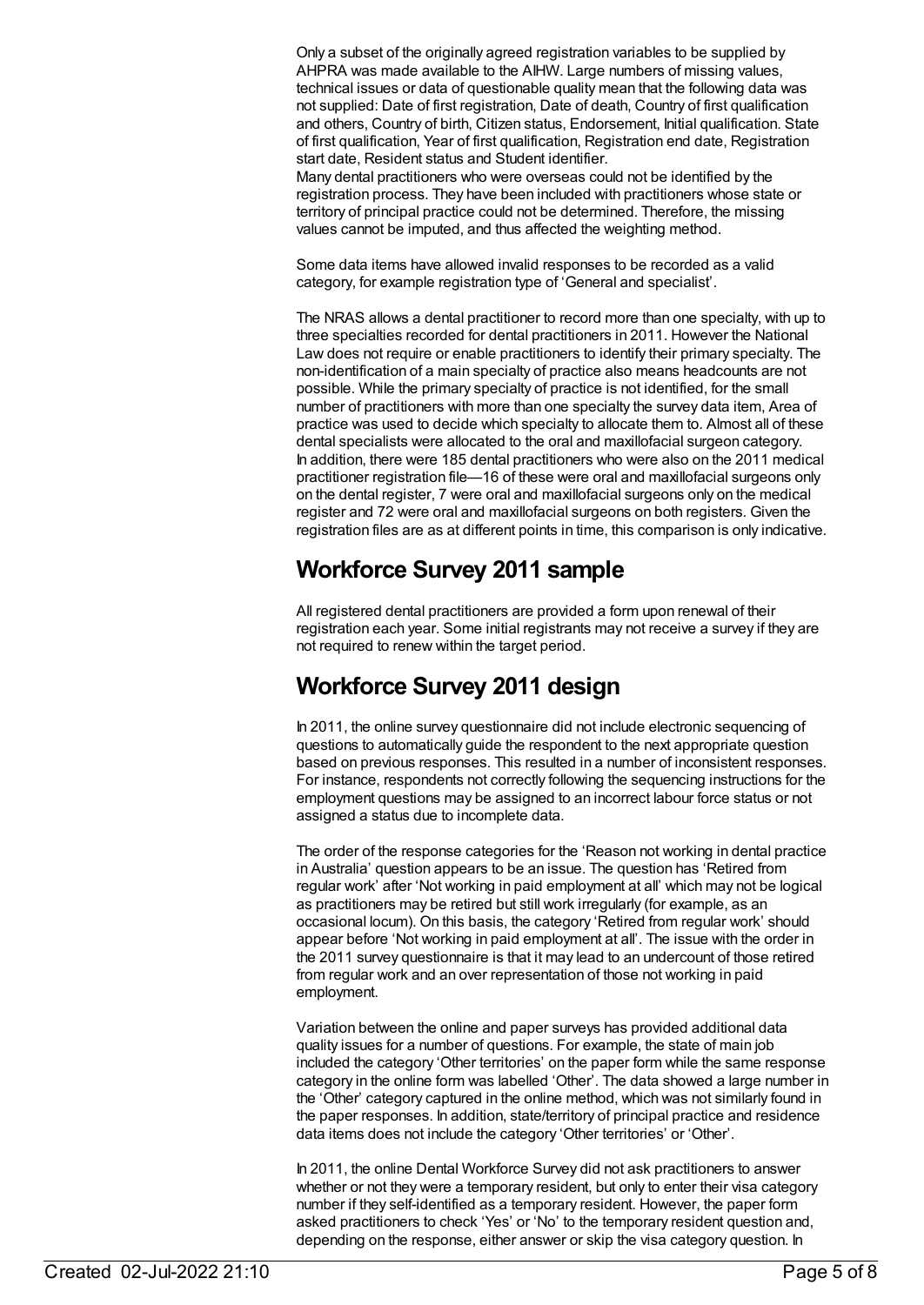both cases a number of respondents entered a permanent visa code.

### **Inconsistencies between workforce survey and registration data**

There were a number of inconsistencies between the data sourced from the NRAS and the workforce survey data.

Location of principal practice recorded in the registration data was different from the corresponding details of their main job self-reported by practitioners in the survey. Although this is valid for states and territories with common borders, there were some records where the two locations did not adjoin each other.

The decision was therefore taken to use a derived location based firstly on main job information, then on principal practice location if the main job location was missing, and subsequently on residential address if the principal practice location was also missing. This derived state is used in all tables except where otherwise stated.

### **Structure and format of data items**

Due to unstructured data entry formats, a number of items in the NHWDS: dental practitioners 2011 that required a numeric value contained text string responses. Where possible, these were recoded to the appropriate numeric value, but this was not possible in all instances. For example, for a number of records, 'Postcode of principal practice' contained values other than valid post codes, including text strings, overseas postal identifiers, etc. Conversely, 'Suburb of main job' contained invalid suburb names and 4-digit codes resembling postcodes.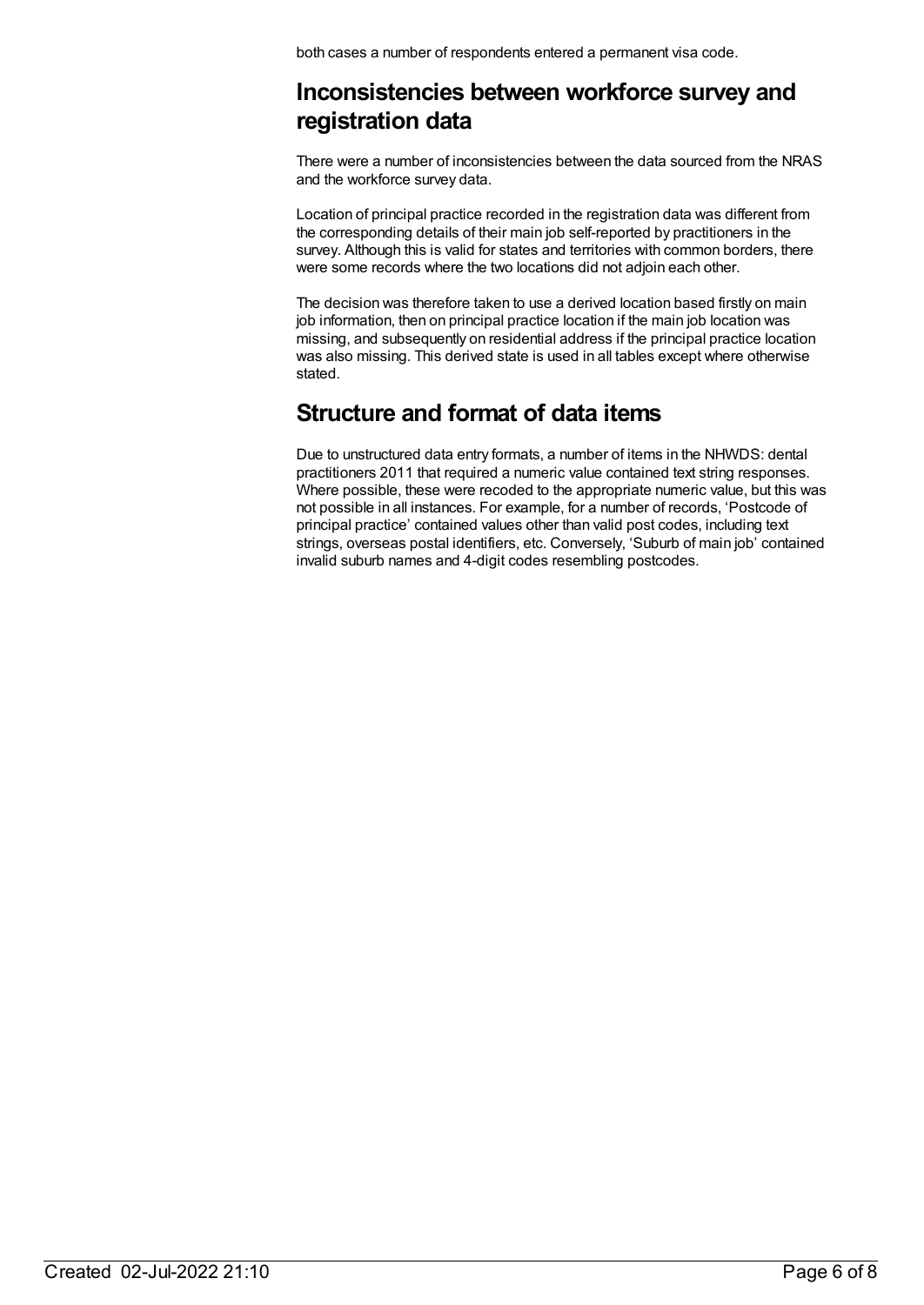### **Coherence: Workforce Survey 2011**

Dental labour force data for 2009 and earlier years published by the AIHW was the result of collated jurisdiction–level occupation–specific surveys. The current survey, Dental Workforce Survey 2011, collects similar data items; however, the survey methodology has changed, as has the method of obtaining benchmark data on which the numbers of total registrations are based. With the establishment of AHPRA, there is one source of benchmark data instead of eight and there is less chance of inconsistency between jurisdictions and years in the scope of benchmark data.

The scope and coverage of the Dental Workforce Survey 2011 is also different to that of the previous surveys because in some jurisdictions not all types of registered dental practitioners were sent a survey form.

The dental workforce survey for 2009 and earlier years had three different forms, one for dentists, one for dental prosthetists and one for allied dental practitioners. There are a number of differences between these forms and between them and the Dental Workforce Survey 2011 form.

Date of birth, country of initial qualification, specialty of practice and sex are some data items previously collected by the Dental Labour Force Survey, but now collected by the NRAS. However, data for some of these items are either incomplete or inaccurate (see 'Accuracy').

Speciality of practice, in 2011, is recorded as part of the registration data by the NRAS. A small number of dental practitioners (54) have more than one specialty. The data collected by the NRAS does not identify the primary specialty. However, the AIHW allocated a primary specialty on the basis of the responses to question 10, Principal area of main job.

In 2009 and earlier years, specialty information was self-reported by registered dental practitioners in the Dental Labour Force Survey.

There have also been minor changes in the classification of categories of specialty of practice used in the NHWDS: dental practitioners 2011 compared with that used in the Dental Labour Force Surveys. There were only eight specialties specified in the question for the Dental Labour Force Surveys. There are 13 valid specialties in the NHWDS: dental practitioners 2011, with the addition of Oral medicine, Oral surgery, Public health dentistry (community dentistry), Special needs dentistry, and Forensic odontology. In particular, because of the addition of the Oral surgery category, there has been a large apparent decline in the Oral and maxillofacial surgery category. Thus, comparison of 2011 specialty data with results from AIHW Dental Labour Force Survey should be treated with caution.

In the AIHW Dental Labour Force Surveys of 2009 and earlier years, temporary resident status was collected on a different basis with a question directed as to whether the respondent was an Australian Citizen a permanent resident or a temporary resident. Visa category number was not collected in previous years.

Work setting response categories in 2011 are somewhat different to those in 2009 and earlier years. The 2011 categories are more similar to categories in other collections, while the 2009 and earlier categories are more specific to dental practice. For example, there are now three categories of private practice (solo, group and locum) compared with seven in previous years (solo, solo with assistant, partnership, associateship, assistant, locum and health fund) available in previous years for dentists. The Allied Dental Labour Force Survey categories for work setting were very different, including categories such as Private: general practice, Private: specialist orthopaedic practice, Private: specialist periodontal practice, and Private: specialist other.

The number of years worked in dental in Australia was not previously collected by the Dental Labour Force Survey (last conducted in 2009).

Due to the differences in data collection methods, including survey design and questionnaire, it is recommended that comparisons between workforce data in the NHWDS: dental practitioners 2011 and Dental Labour Force Survey data up to and including 2009 be made with caution.